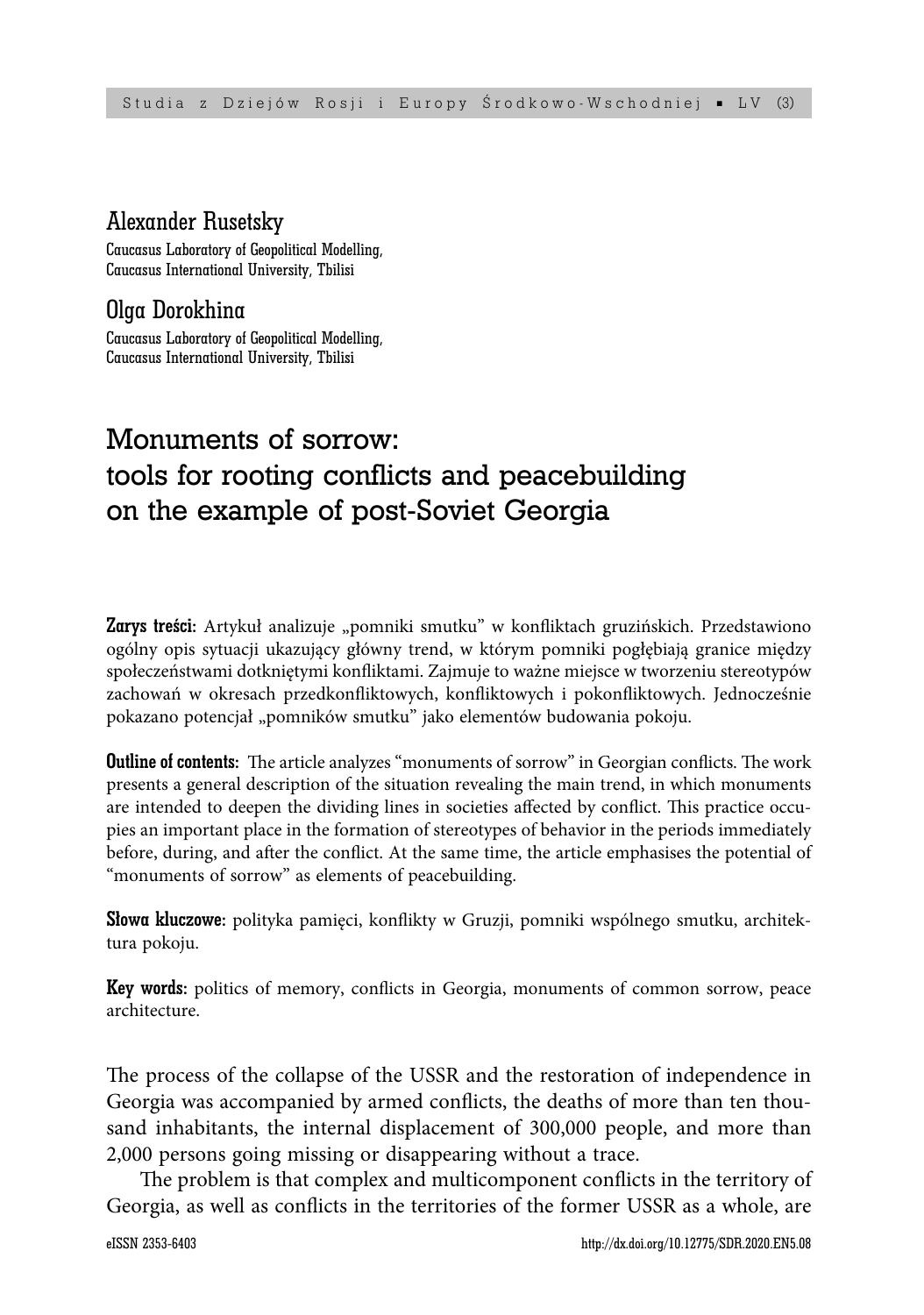described on the basis of only one component of the system (ethnic), thereby creating a danger of primitivization (simplification) of their perception and interpretation. For many years these conflicts have deliberately been presented as ethnic, ethno-political, and political-ethnic.

The formation of such definitions, in general, is facilitated by the dominance of aggressive ethnocentric ideologies and the overall way of thinking in post-Soviet societies. In the territory of Georgia there exists a plethora of incompatible ethnocentric movements which have laid foundations for ethnic isolation, nationalism, separatism, and irredentism.

Each of the parties in the conflict is trying to purposefully perpetuate the memory of the dead, producing materials describing the atrocious killings. Mourning days are celebrated, documentary films and movies are created. The pages of the Internet and other media are filled up with information in this vein, which is then disseminated at the international community level and psychologically affects the development of likes and dislikes towards one or another party to the conflict. The massive flow of information is aimed at finding allies and weakening the enemy.

In the divided societies of Georgia, the decision to install "monuments of sorrow" is made concomitantly in parallelly existing social spaces. Thus, they deepen the existing "dividing lines," which find their reflection in architectural structures.

For the "losing" side (unionists – supporters of united Georgia), these monuments are a symbol of resistance to the occupation of their country; a symbol of "fair revenge"; a symbol of the struggle to restore the territorial integrity of the country.

For the "winning" side (secessionists – supporters of the collapse of Georgia), they are a symbol of the process of forming a new national identity; a symbol of permanent mobilization to protect one's intragroup interests.

The motivation for the installation of these monuments is explained by the desire to ensure safety. But in reality, this process exacerbates existing threats and creates new ones.

"A distorted perception of each other by people from different groups also plays a significant role in the development of intergroup conflicts. The basis for such a distortion is, again, the group identity itself and the related behavioral features. Thus, group favoritism, that is a predisposition to the members of our 'own' group, makes us perceive it as worthy, strong, moral, whereas the 'other' group, against this background, must look flawed, inferior, malicious."1

The policy of ethnic reductionism, ethnocentrism or group favoritism is not sufficiently criticized either at the public or, in particular, at the scientific level, which is an indicator of the low level of social responsibility for the ongoing events assumed by scientists.

<sup>1</sup> В.П. Шейнов, *Управление конфликтами*, n.p., 2019, p. 75, https://www.labirint.ru/books/704920/.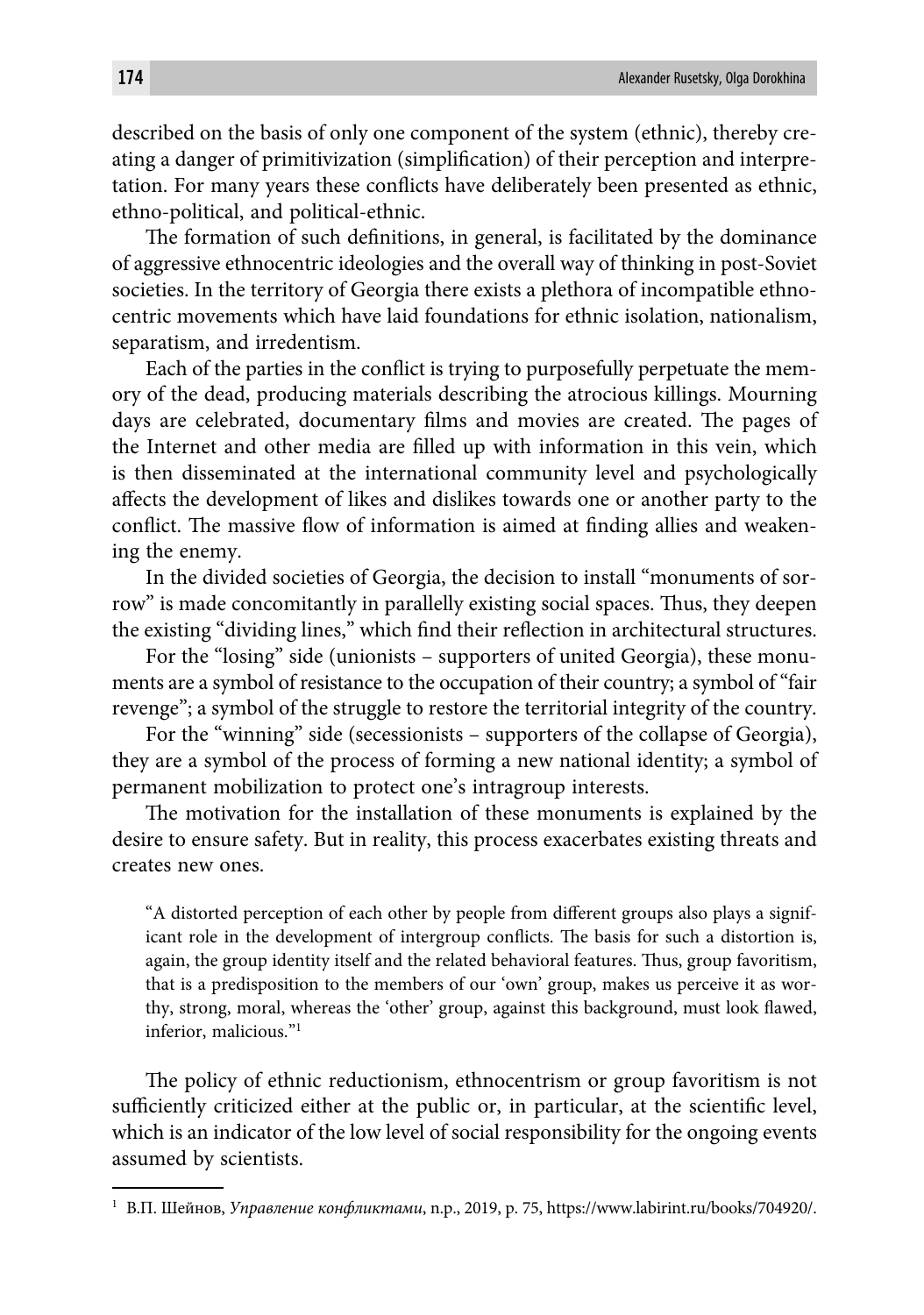One of the most important functions of memorial architecture, as a form of collective memory, is to remind people of individuals, their achievements, and important historical events.<sup>2</sup>

The opinions of scientists are divided on the interpretation of the notion of 'monuments' versus 'memorials.' Some believe that there are very subtle but significant differences between the two terms. In scientific literature, as a rule, they are generally considered identical concepts.3

Explanatory dictionaries define monument as "an object that forms part of the cultural heritage of a country, people, and humanity, created to commemorate people or historical events." A memorial, meanwhile, is a place or monument associated with memory, commemoration of dead people or tragic events, a place where flowers are laid and mourning and commemorative events are held. In the traditional sense, monuments symbolize "triumph" and memorials "personify losses."<sup>4</sup> This difference is important in conflict and post-conflict societies, for which triumph is inextricably linked to losses.

Alderman and Dwyer do not consider this division as significant. For Kulišić and Tuđman, the "very essense of the monument lies in its relationship between the present and the memory, in other words, in its anthropological function."5

Shein Avital makes note of the common etymological Latin root of the words 'monument' and 'memorial.' "A monument refers to those objects that bring back to mind, through representation, events or stories that otherwise would remain forgotten. And a memorial functions as a physical extension of memory itself."<sup>6</sup> She draws attention to the fact that both terms define the way in which we recall the past, how we construct / reconstruct it; if the etymology of the words is the same, the question arises whether we should make a distinction between them. However, she also notes that for some authors, differentiating the definitions of monuments and memorials is important. She gives the example of a work by Maya Lin, who believes that monuments and memorials have disparate functions – "the first stands detached and works to inform or educate its audience, while the latter engages the individual, encouraging introspection and self-evaluation." Memorials, unlike monuments, can be perceived as more complex structures.7

7 Ibid., pp. 42–43.

 $2$  F. Bellentani, M. Panico, "The meanings of monuments and memorials: toward a semiotic approach," *Punctum*, 2, 2016, no. 1, pp. 28–46.

<sup>&</sup>lt;sup>3</sup> A. Shein, *Monuments As A National Practice: The Dilemmas Of Liberal Nationalism* (Doctoral dissertation), 2007.

<sup>4</sup> D.H. Alderman, O.J. Dwyer, "Memorials and Monuments," in: *International Encyclopedia of Human Geography*, , ed. R. Kitchin, N. Thrift, vol. 7, 2009, pp. 51-58.

<sup>5</sup> M. Kulišić, M. Tuđman, "Monument as a Form of Collective Memory and Public Knowledge," *INFuture2009: "Digital Resources and Knowledge Sharing"*, 2009, pp. 126–127.

<sup>6</sup> A. Shein, op. cit., p. 42.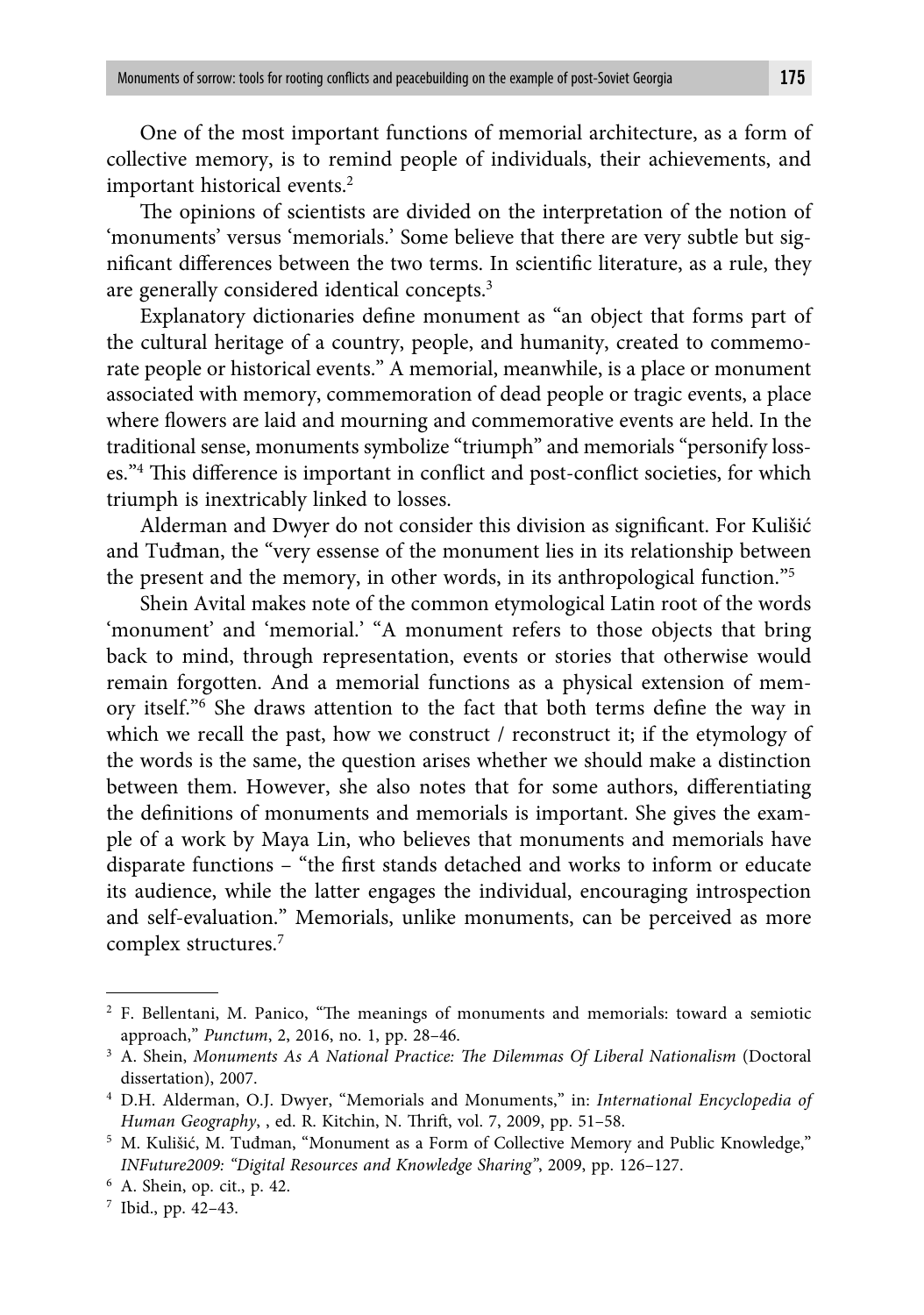For the purposes of the present article, we consider the concepts of monuments and memorials as identical and will henceforth base our considerations on the definition of monument.

## Monuments as part of the politics of national memory and identity

Politics of memory, first and foremost, refers to the efforts of the state "aimed at the adoption of certain ideas about the collective past and the formation of the supporting cultural infrastructure, educational policy, and, in some cases, legislative regulations as well."8

In English-language discourse, we also find another variant of the term –"remembrance policy," which is "a complex of narratives and interpretations presented to influence citizens' attitudes, behaviours, beliefs and identities."<sup>9</sup>

Participants in the processes that shape the politics of memory (ideologists, architects, sculptors, etc.) are interested in constructing and reinforcing such memory of the past that best serves current political interests. Thus, "historical politics" is primarily used to legitimize the actions of the existing government, and the politics of memory – to form a collective identity that is designed to support this activity." To pursue the politics of memory, states create a whole range of structures "reproducing national and/or ethnic identity."10

Being one of the most important tools for the formation of the political identity of a particular community, the politics of memory uses various symbols to ingrain "memories for the future."<sup>11</sup> The minds of people and their memory become permeated with specific symbols that create different, and sometimes diametrically opposite, understandings of specific historical events in different groups involved in particular conflicts.

In the context of conflicts, these political symbols include: the name and typology of conflicts; names of territories (toponymy); start or end dates of the conflict; dates of commemorating triumph and mourning. One of the manifestations of the politics of memory is the creation and placement of monuments in the public space.

Monuments are a subsystem of the policy of national memory and identity. Along with other forms, monuments are aimed at creating or maintaining certain

<sup>8</sup> О.Ю. Малинова, "Политика памяти как область символической политики," in: *Методологи ческие вопросы изучения политики памяти, Сборник научных трудов*, ed. А.И. Миллера, Д.В. Ефременко, Москва– Санкт-Петербург, 2018, p.

<sup>&</sup>lt;sup>9</sup> P. Wawrzyński, "The Government's Remembrance Policy: Five Theoretical Hypotheses," Polish *Political Science Yearbook*, 46, 2017, no. 1, p. 294.

<sup>10</sup> А. Семячко, "Политика памяти: как и зачем государства формируют свою историю," *Теории и практики*, https://special.theoryandpractice.ru/politics-of-memory.

<sup>&</sup>lt;sup>11</sup> О.Ю. Малинова, ор. cit.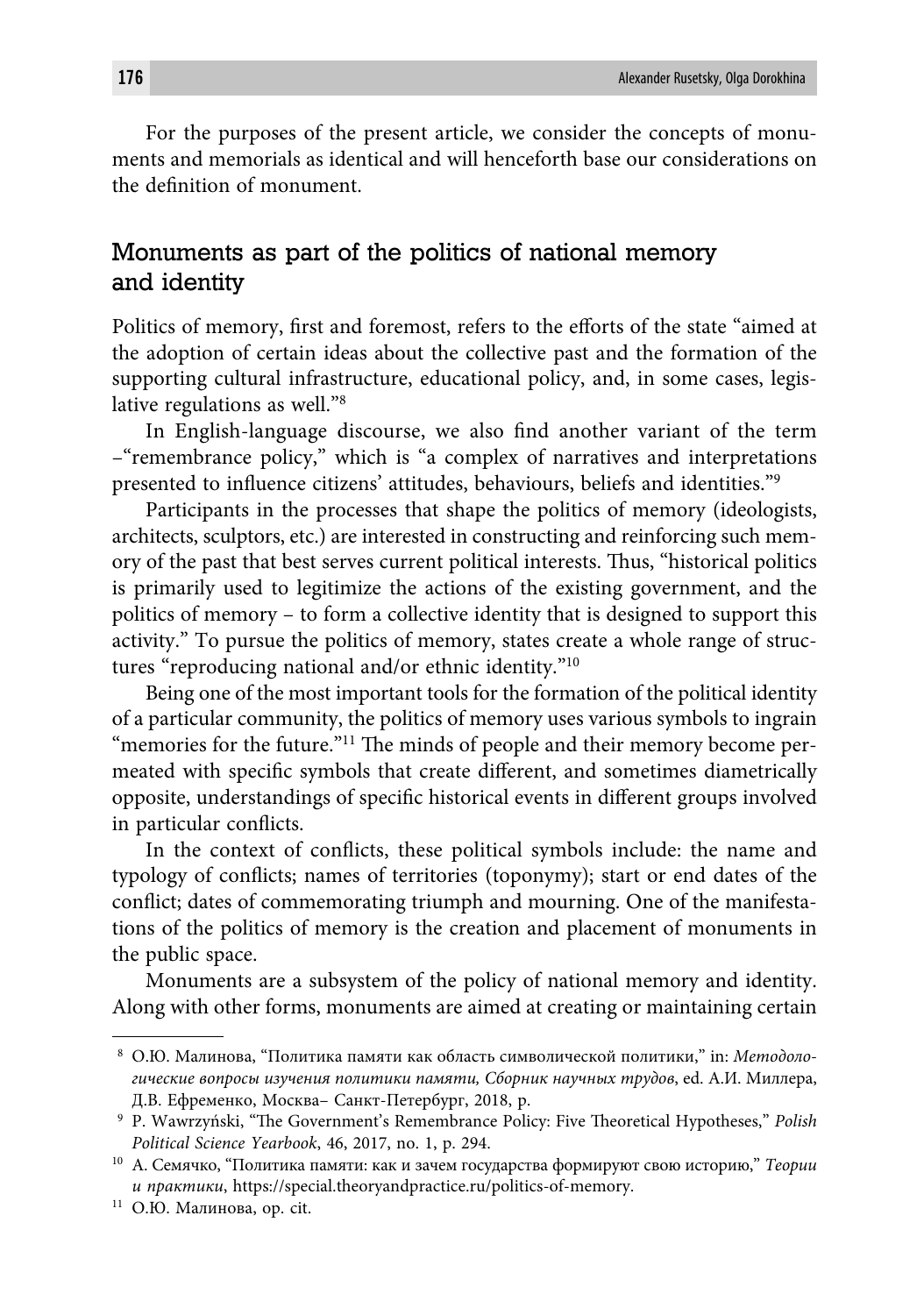political attitudes.12 Political groups use a monument-raising policy to selectively emphasize or memorialize individual events from their historical past.<sup>13</sup> Therefore, when analyzing individual architectural structures which have a memory-forming function, it is important to understand what goals, interests and motivations the participants of this process have.

There is an inextricable link between how individual groups define themselves in the modern world, and what these groups remember and how they define themselves in the past. $14$ 

Memory in general, and its expression in the form of monuments, contributes to the preservation of old identities and/or the construction of new ones.

The close connection between memory and identity is determined by the fact that the past becomes controversial. This is especially true in cases where the identities formed by one group are not taken into account or opposed and come into conflict with the identity of another group.

"People's ability to commemorate the past in certain ways is limited by competition and conflict with other people wishing to narrate the past in a different way. The potential struggle and contest over whose conception of the past will prevail constitutes the politics of memory. In this respect, memorials and monuments are places for social actors and groups to debate and negotiate the right to decide what is remembered and what version of the past will be made visible to the public."15

In the analysis of collective memory, Malinova puts forward the following theoretical assumption: "in modern, complex societies, the memory of historical events is heterogeneous: the identities of its constituent groups are based on different historical myths, which is potentially a basis for conflict." $16$ 

#### Categories of monuments

Depending on the scale or composition of the audience to which they are addressed and/or the interests which they express, monuments can be divided into group monuments (ethnic, religious, etc.), intergroup monuments (national), and supragroup monuments (supranational).

<sup>12</sup> F. Bellentani, M. Panico, op. cit.

<sup>&</sup>lt;sup>13</sup> Ibid; B. Zelizer, "Reading the Past Against the Grain: The Shape of Memory Studies," *Critical Studies of Mass Communication*, 12, 1995, pp. 213–239; I. Hay, A. Hughes, M. Tutton, "Monuments, Memory and Marginalisation in Adelaide's Prince Henry Gardens," Geografiska Annaler. *Series B, Human Geography*, 86, 2004, no. 3, pp. 201–216.

<sup>&</sup>lt;sup>14</sup> D.H. Alderman, O.J. Dwyer, op. cit.

<sup>15</sup> Ibid., p. 54.

<sup>16</sup> О.Ю. Малинова, op. cit.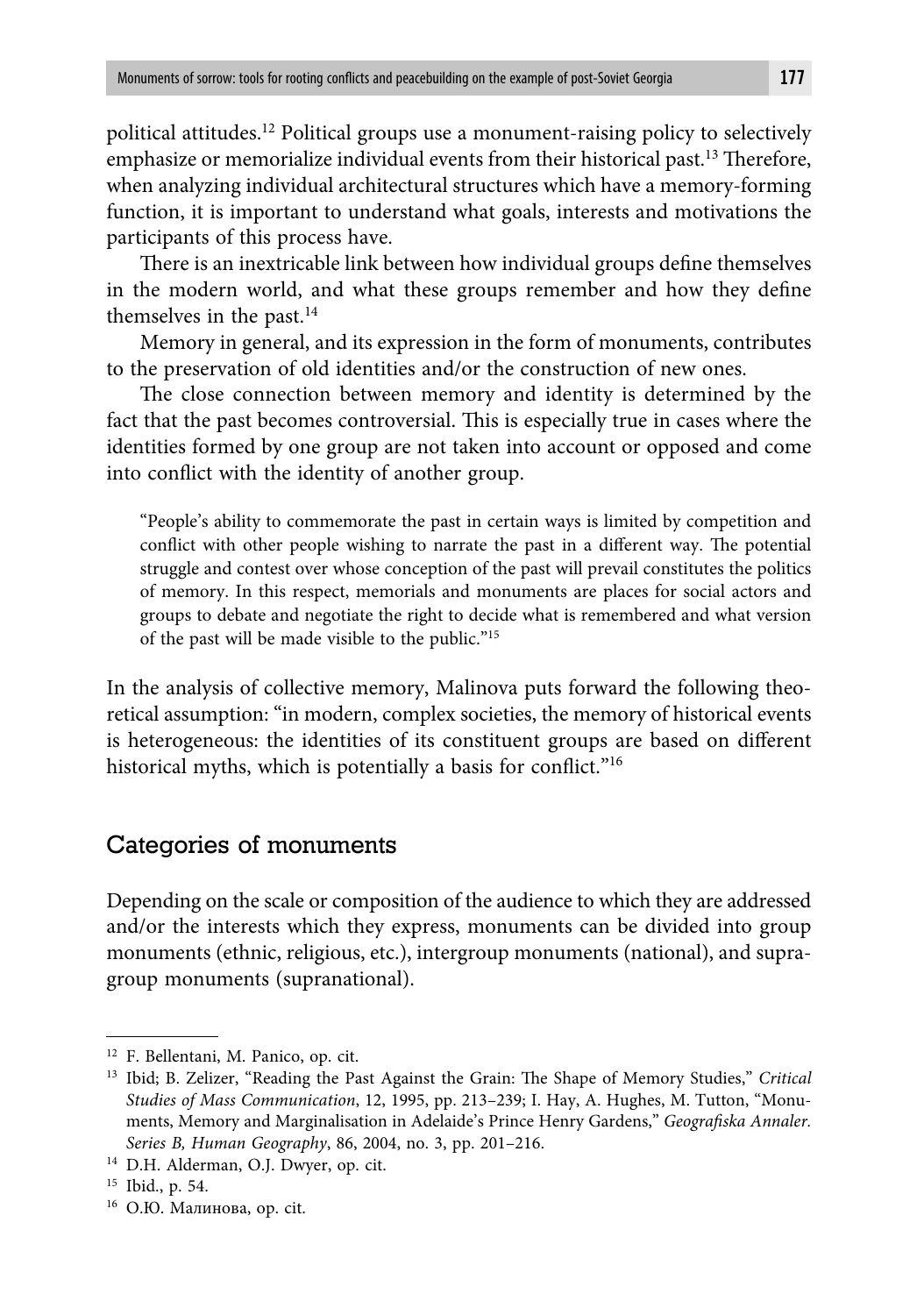**Group monuments** – this category of commemorative architecture is focused on serving the interests of and representing in the public space a small group of people united on some level (ethnicity, religion, membership in a professional group, etc.).

**Intergroup – national monuments** are an instrument of national policy. Shein considers "a national monument to be a monument that forms part of the national discourse […] contribut[ing] to the creation and maintenance of the idea of a 'nation.'" In her opinion, national monuments are distinguished from other monuments by "their conscious effort to speak to members of the nation." Therefore, the monument itself will make sense and have a significance for those people who perceive themselves as part of the nation.<sup>17</sup>

Shein also identifies four types of national monuments, depending on what they "monumentalize":<sup>18</sup>

- Founding monuments as a rule, they are monuments that are dedicated to specific historic events which either the society as a whole or the ruling political elite considers significant for a given nation. This is often expressed in the form of war memorials in which "victory or defeat is represented as an event that fundamentally changed the nation."19 Here it should be noted that a similar approach is used at the level of group monuments, when one ethnic or ideological group, precisely through the monumentalization of certain dates, tries to distinguish itself and emphasize its own, separate history. Founding monuments and hero monuments are especially frequently used as a tool to enhance national "identity."
- Hero monuments monuments perpetuating the memory of those national heroes who laid the foundation of a nation, contributed to its formation or its revival. This form of national monuments is considered one of the most common.
- Value monuments monuments that symbolize certain values, ideas that are considered important for a particular nation.
- Object monuments in accordance with the name, these are monuments that pay tribute to certain objects. In contrast to the above three, this is a rather rare type of national monument.

**Supragroup monuments –** supranational monuments have a supranational audience, for example humanity as a whole. They have global significance and are important for the entire human community, no matter the country of residence. There are also supranational monuments created at an intermediate level, for example monuments to the pan-European past.

Monuments/memorials dedicated to peace and reconciliation are widely represented in memorial architecture. Monuments to peace have a variety of forms –

<sup>&</sup>lt;sup>17</sup> A. Shein, op. cit.

<sup>18</sup> Ibid.

<sup>19</sup> Ibid., p. 51.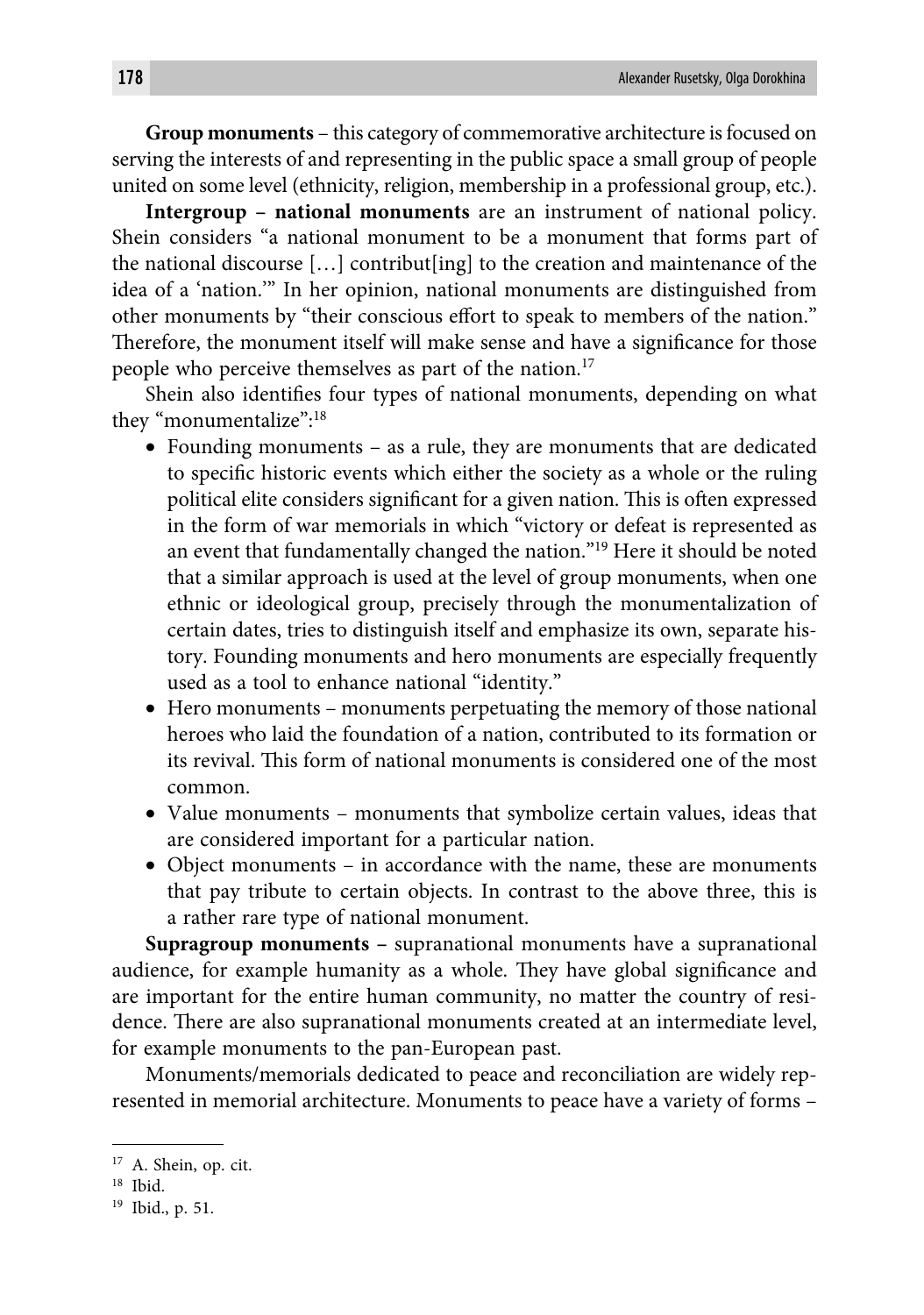arches, sculptures, monumental compositions, memorial parks (Monument against War and Fascism and for Peace, Hiroshima Peace Memorial).

In 1990, the *Good Conquers Evil* monument by the sculptor Zurab Tsereteli was installed near the UN headquarters in New York, created from fragments of dismantled American and Soviet missiles Pershing-2 and SS-20 symbolizing the end of the Cold War. In 1992, the first monument in the world dedicated to peacekeepers and peacemaking operations was unveiled in Ottawa. It was erected in memory of the 110,000 Canadian troops participating in UN peacemaking operations since 1948.

Peacemaker monuments are of particular interest for this article. When the parties to the conflict have an understanding of each other, they perceive victims in the context of general trauma, general grief and the general losses that they suffered. In this case, the motivation for installing "monuments of sorrow" changes. Unlike in the previous approach, they take a different, peacemaking  $-$  intergroup value. Commemorative architecture in the form of monuments of sorrow, having exactly the same semantic meaning in the framework of this article, can also be described as peacemaker monuments. However, they can belong to the category of intergroup and/or supragroup monuments.

#### Monuments of sorrow and their categorization

In this paper, we focus our attention on monuments of sorrow. Monuments of sorrow represent a social phenomenon focused on the consolidation of the efforts of a particular community. They occupy an important place in the formation of stereotypes of behavior in all stages of a conflict. A monument of sorrow constitutes a constant cumulative flow of emotionally rich information targeted at specific groups within the society at the local, national and/or international level.

Monuments of sorrow, "[i]n the etymological sense of the term, [are] all the artifacts, of any nature, shape or size, explicitly built for a human group so as to recall and commemorate individuals or events, rites or beliefs that are founded on a genealogy as to their identity. The monument requests and immobilizes by its physical presence a living corporal and organic memory (Choay and Merlin, 1988)."20

Sorrow is not only an inner experience. This is what distinguishes it from grief. Grief is what you think and feel inside after the death of a loved one. Mourning or sorrow is the outward expression of these thoughts and feelings. To mourn is to be an active participant of our grief. We all grieve when someone we love dies, but if we want to heal, we must also mourn. $21$ 

<sup>20</sup> J.M.V. Leite, "Cultural heritage and monument, a place in memory," *City & Time* 4, 2009, no. 2, p. 26.

<sup>&</sup>lt;sup>21</sup> A.D. Wolfelt, "The Journey Through Grief: The Six Needs of Mourning," Center for Loss & Life Tran*sition,* 14 December 2016, https://www.centerforloss.com/2016/12/journey-grief-six-needs-mourning/.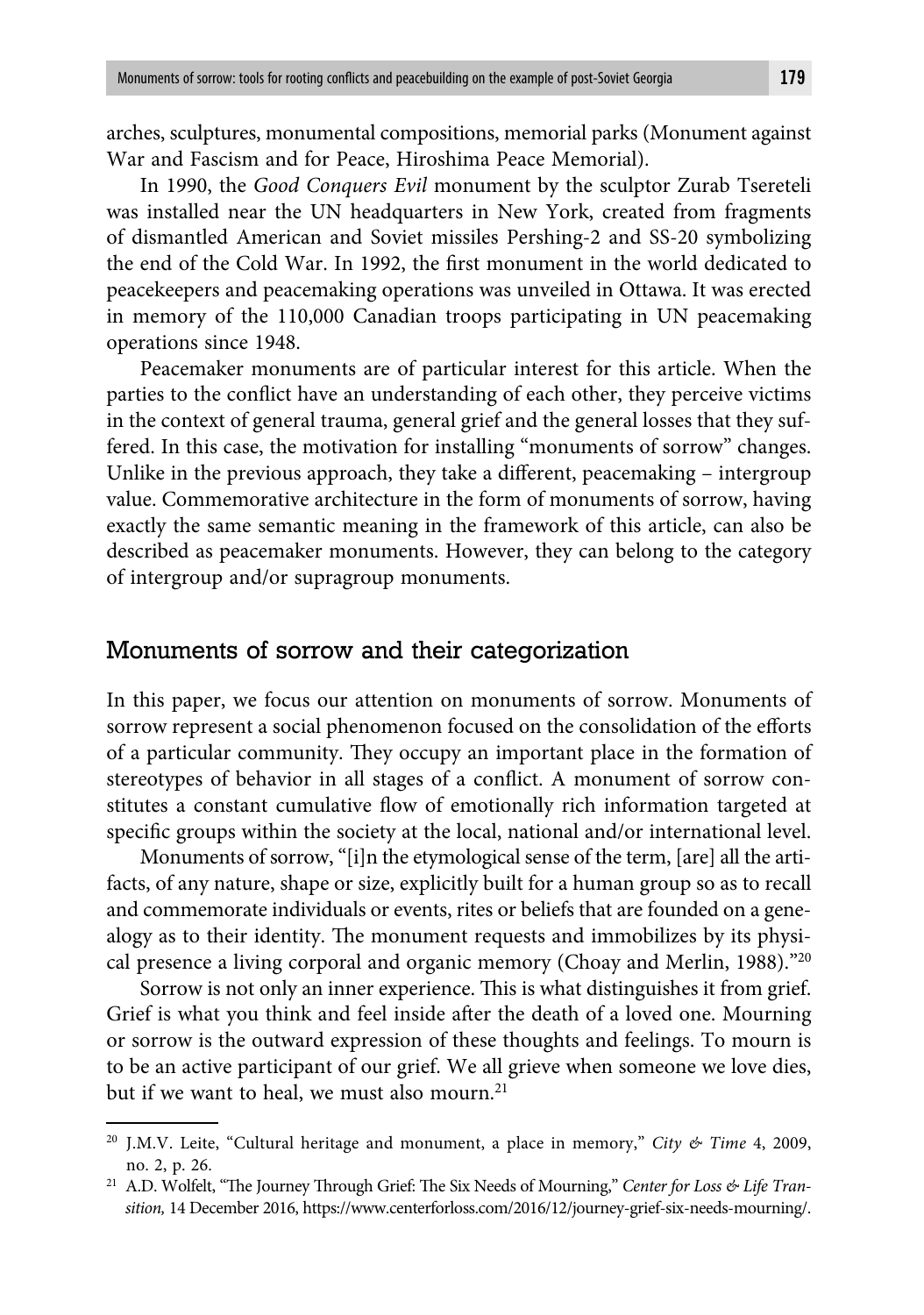For societies divided by conflict in the pursuit of a remembrance policy, four possible dynamics of the development of events can be distinguished: confrontation-competition; orientation towards destruction; attempts to find a compromise; focus on cooperation and common peace. Let us consider these strategies using the example of the erection of monuments and memorials in the Georgian society divided by conflicts.

#### "Confrontation-competition" strategy

The state policy of Georgia, which to this day has an ethno-nationalist character, cannot yet be transformed into a new policy that puts civil priorities at the forefront.

The conflicts breaking out in the territories of Georgia have not been purely ethno-national, but also ideological. Their reduction to the ethnic component contributes to further escalation. Ethnocentrism is the main barrier for starting the process of socializing "monuments of sorrow" and kickstarting a peace process based on mutual respect and trust.

On the Heroes Square in Tbilisi, you can see the Memorial of Glory to the Fallen in the struggle for the territorial integrity of the country after 1989, unveiled on September 27, 2003. Additional elements of the memorial emphasizing its importance are the guard of honor and the eternal flame. The memorial consists of three walls of white marble 25 meters long and 3 meters high, on which the names of the dead are inscribed in golden letters.

Among the many Georgian surnames, one can also see the names of representatives of other nationalities.<sup>22</sup> Thus, it is obvious that not only ethnic Georgians perished in the fight for the territorial integrity of Georgia, and these conflicts cannot be considered purely interethnic.

"Monuments of sorrow" were installed and continue to be installed on the central square of each locality, regardless of its size, on both sides of the separation line. Some elements of memorial architecture have been placed right in the courtyards of local administration offices, near public buildings or schools. In 2006, for example, the "Memorial to the Fallen in Abkhazia and Samachablo" was opened in the village of Eredvi.23

<sup>&</sup>lt;sup>22</sup> For example, the name S. Sahakyan is inscribed on the monument. Sumbat Sahakyan, an ethnic Armenian employed at the Council of Ministers of the Autonomous Republic of Abkhazia, was shot by Armenians from the village of Labra led by Ardash Avedyan. This case clearly shows that the conflict was ideological in nature, and all ethnic groups living in Abkhazia at that time were divided according to an ideological principle – into supporters and opponents of secession. The surname V. Semenikhin is also visible on the memorial plate. Perhaps this man was an ethnic Russian who fought for a unified and indivisible Georgia. It is possible that he was killed by Russians who fought on the other side.

 $23$  If look closely at this monument, there are also non-Georgian surnames – Ovsyannikov (Russian) or Tuaev (Ossetian).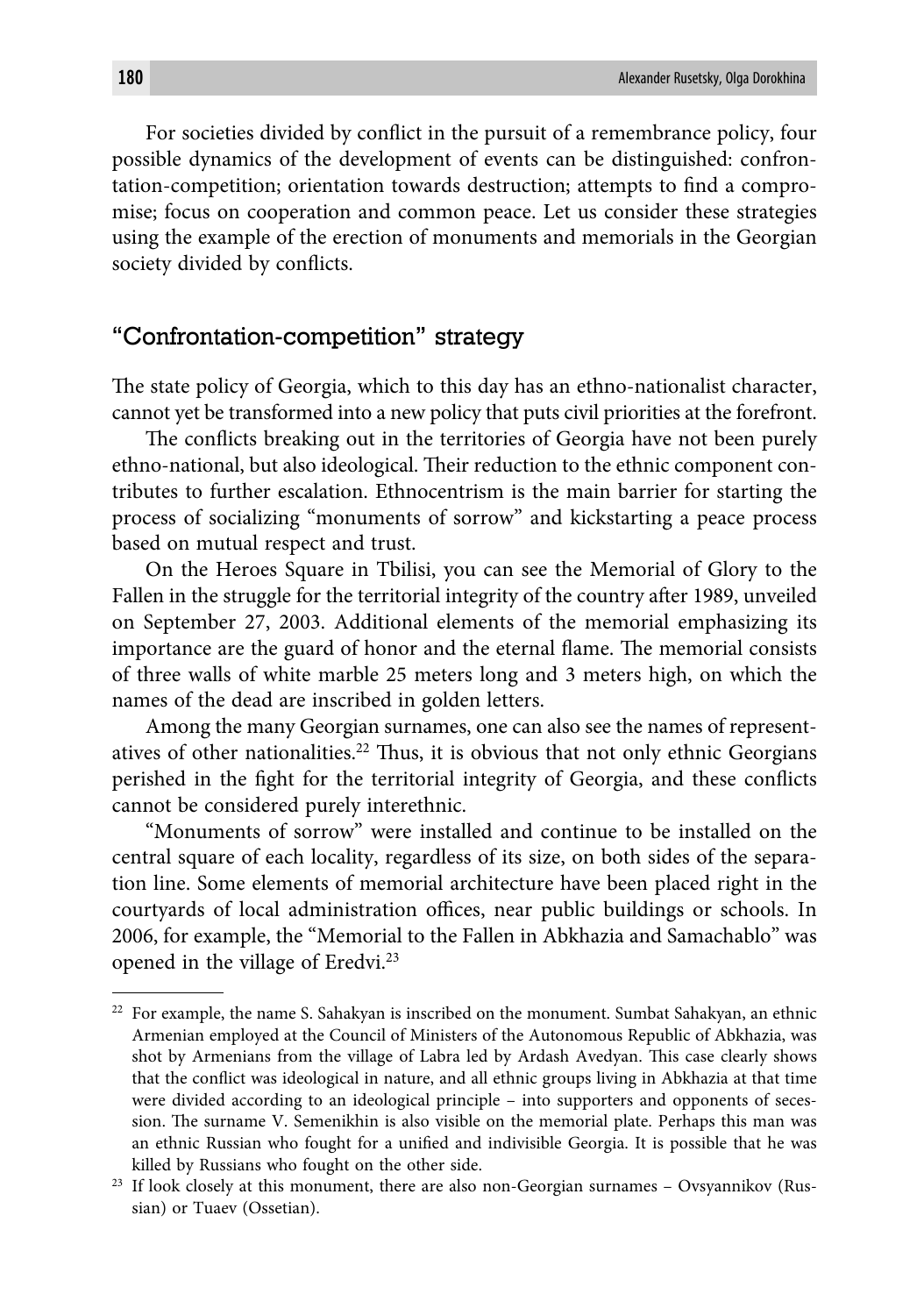A unique example in this regard is School No. 5 in Tskhinval/i.<sup>24</sup> On the former sports ground of the school there are more than 100 graves of people who died during the war of 1991-1993 and afterwards, as well as during the hostilities in 2008. There is also a chapel and a sculpture titled *The Crying Father*. Only recently (in 2016) was the cemetery separated from the school with a fence made of building blocks. The granite board at the entrance to the cemetery clearly speaks of its ideological orientation, explicitly defining the ethnicity of the perpetrators of the tragedy – "Memorial Cemetery for the Victims of Georgian Aggression." One of the residents of Tskhinval/i defines the purpose of this cemetery as a reminder of "who is a friend and who is the enemy." It is noteworthy that the school itself was built in the Soviet years on the site of the old cemetery of the Jewish community of Tskhinvali.

The famous American psychotherapist Vamik Volkan, who attended the meetings of the Georgian-Ossetian dialogue, writes the following:

*"The Crying Father* monument was used by South Ossetians not only to keep the mourning process externalized, but also to fuel feelings of revenge. This monument was built to honor the memory of South Ossetians who were killed during the Georgia–South Ossetia War in the early 1990s."25

Volkan mentions that the dwellers of Tskhinval/i themselves claim that the monument poisons the minds of school students and keeps "negative feelings about Georgians alive in the younger generation"; according to them this state of affairs cannot be changed:

"The South Ossetians participating in the dialogue series began to speak of their dilemma: Either remove the graves to another location or build a new school. The first option was unthinkable, because their religious beliefs forbade them to disturb the dead. On the other hand, the South Ossetian authorities, because of their extreme economic difficulties, could not afford to build a new school."26

This problem has not been resolved even today. The school is still working. There is no money for moving it to a new seat. The monument to the "Crying Father" (as V. Volkan writes) has become a concrete symbol of ongoing public mourning. At the same time, neither this monument, nor the chapel or other monuments have turned out to be sufficient to demonstrate grief.

<sup>&</sup>lt;sup>24</sup> Toponymy also becomes an area of confrontation for societies divided by conflict. In Georgian, the main city of the former South Ossetian Autonomous Region is called Tskhinvali. The *de facto* authorities call it Tskhinval. Spelling the name of the town using "/" is some compromise between the two.

<sup>25</sup> V. Volkan, "What Some Monuments Tell Us About Mourning and Forgiveness," in: *Taking Wrongs Seriously. Apologies and Reconciliation*, ed. E. Barkan, A. Karn, Stanford, 2006, p. 122.

<sup>26</sup> Ibid., p. 127.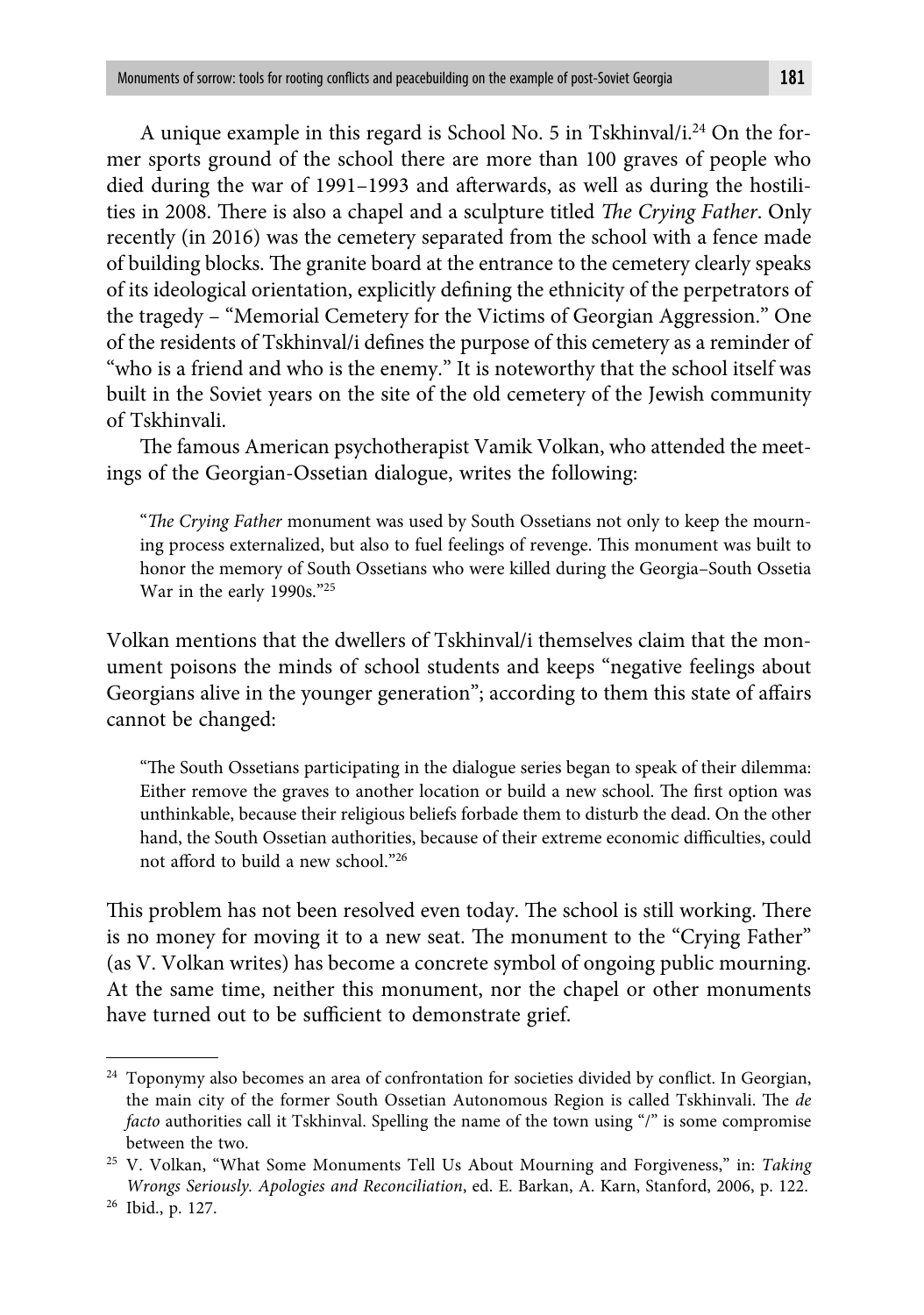Today, a new "monument of sorrow" is being built in Tskhinval/i – a memorial complex in memory of those who died defending South Ossetia during the Georgian aggression in 1989–2008. The cost of the project is about 1 million dollars. This means that the money that could be used to equip a new school or support children who are victims of the war will go towards the construction of a new monument. Moreover, the project is financed from the budget of the Russian Federation.27

In the minds of children and in society as a whole, politicians who make such decisions create and "monumentalize" the memory of the war and the hatred of opponents. At the same time, the nationality of the enemy is emphasized – in their opinion, these are Georgians. This time-consuming ritual involves neither forgiveness nor repentance. This process, under certain conditions, carries a hidden threat of renewed waves of violence. Under such circumstances, it is impossible for ethnic Georgians to live in this territory. These actions thus constitute psychological support for the ethnic repression of Georgians as well as representatives of other ethnic groups and the creation of a mono-ethnic Ossetian area.

#### "Destruction" strategy

The strategy of destroying the monuments of enemies can be demonstrated by the following examples. Part of the tombstones at the aforementioned memorial near School No. 5 in Tskhinval/i were destroyed during the military operations in August 2008. It is difficult to say whether this was the outcome of deliberate action, because the intense shelling and hostilities resulted in considerable damage to all sorts of areas, including cemeteries, which were used as shelters or battle sites.

The same goes for the "monuments of sorrow" that were toppled or destroyed in Georgian villages. One of the examples was a "monument of sorrow" to the Georgians who were killed by Ossetian secessionists in 1989–1992, located in the courtyard of the local government building in the village of Disevi. The ancient Georgian village of Disevi, with a unique centuries-old history, was looted and burned by marauders, and a Russian military base is now located on its site. And while the relatives of those buried in the cemetery near School No. 5 in Tskhinval/i were able to restore the destroyed tombstones, the residents of Disevi and many other villages are forced to live in exile, not having the opportunity to return to their homes or restore the graves of their loved ones in the near future. They are also unable to visit their cemeteries. And those who try to do so are often taken hostage.

<sup>27 &</sup>quot;В память о защитниках в Южной Осетии возведут мемориальный комплекс," *Sputnik*, 11 January 2017, https://sputnik-ossetia.ru/South\_Ossetia/20170111/3556954.html.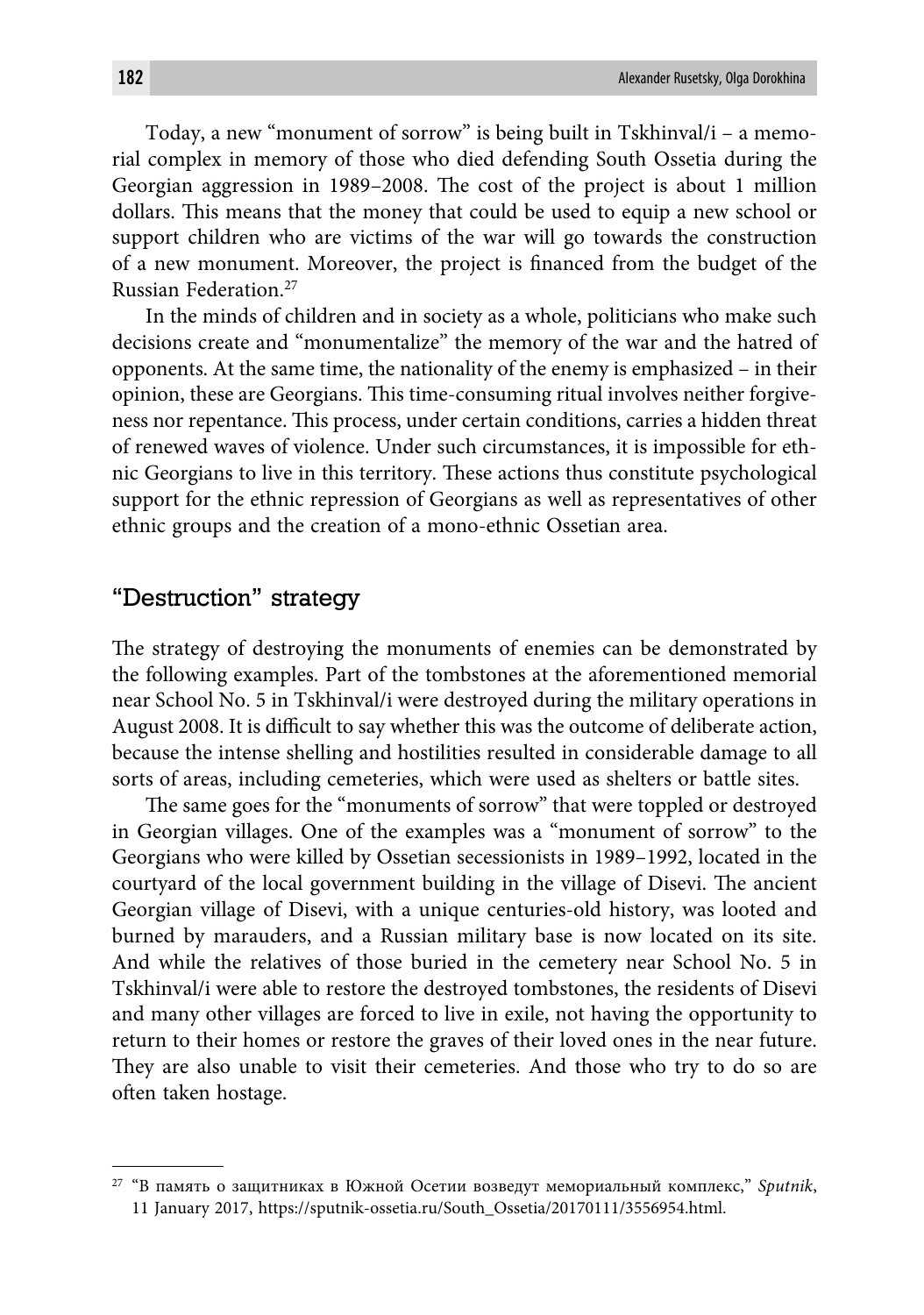## "Compromise" strategy

The history of commemorative architecture dedicated to the victims of conflicts in Georgia includes some examples of attempts to find compromise.

One failed attempt at compromise, which became an indicator of the intransigence of the parties representing the interests of various nationalist groups, was the question of establishing a monument in Tskhinval/i to commemorate the victims of the tragedy of April 9, 1989. That day, the Soviet army used tanks and poison gas to suppress a demonstration of thousands of peaceful civilians in Tbilisi held in support of the independence of Georgia. As a result of the Soviet intervention, 16 participants of the demonstration were killed on the spot and three soon died in hospital, while about three hundred people were injured or disabled. After the tragedy of April 9, the process of establishing monuments to the victims of this tragedy began in all cities of Georgia, including Tskhinval/i. However, the monument was never installed because the parties could not agree on which side and in what order the inscriptions should be arranged in Georgian, Ossetian and Russian language.<sup>28</sup> It is noteworthy that the decision was made not by the erstwhile official authorities of Georgia, but by representatives of the informal nationalist public organizations "People's Front of Georgia" and "Adamon Nykhas" (informal Ossetian organization).

"Memorials of sorrow" related to post-Soviet conflicts and wars in Georgia have been installed both in Georgia and abroad, including in Western Europe.

In June 1995, a monument showing the flag of separatist Abkhazia was installed in the Scottish city of Kilmarnock (it had become a twin town of Sukhumi back in the Soviet times, in 1989) with the support of the well-known lobbyist for Abkhazian secessionism and professor of Oriental and African Studies at the University of London, George Hewitt. The inscription on the monument read: "In memory of those from our twin town of Sukhumi who died in the Abkhazian-Georgian conflict, 1992–1993." Twenty-two years later, Georgian diplomats demanded to have the monument dismantled, citing an inaccuracy in the inscription. The memorial was indeed taken down, but it was later restored to the site, accompanied by a special information board with the following inscription:

"This memorial was put up by the Council of Kilmarnock and Loudoun in deference to the memory of people who died in the wars in the Caucasus in 1992–1993. There are still unresolved conflicts in the region. Our town was twinned with Sukhumi during the war. We, the inhabitants of Kilmarnock, are indirectly associated with this unresolved conflict. In 2017, the memorial became a subject of controversy for a number of people affected by

<sup>&</sup>lt;sup>28</sup> In this paper, we adhere to the principle of the alphabet, and list the languages in alphabetical order. Unfortunately at that time, the groups of radicals discussing the creation of the monument did not have information about this generally accepted international technology.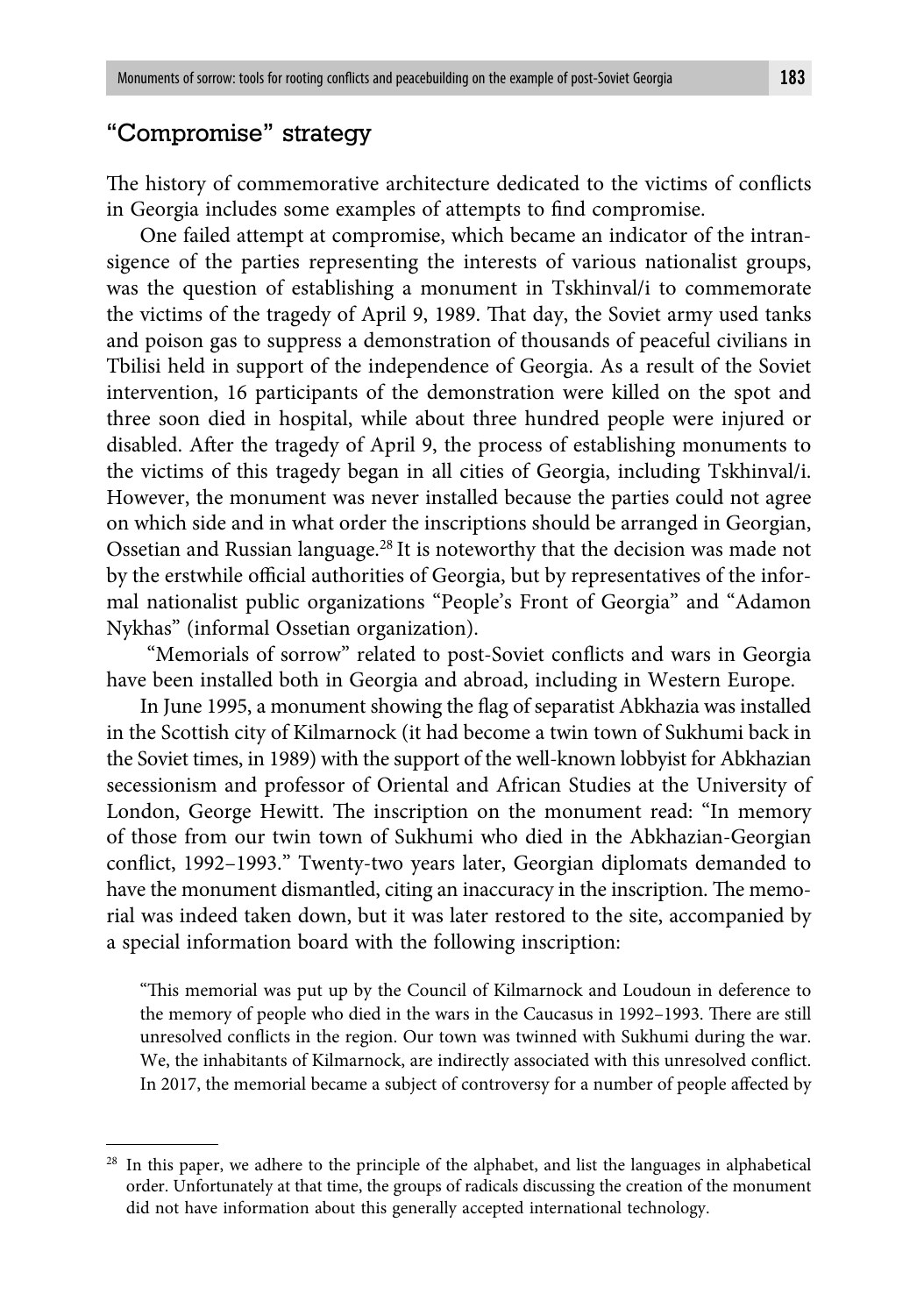the conflict and the war. The memorial contains symbols and wording that do not reflect the position of any of the parties. It does not constitute a political statement. The memorial stands here to honor the memory of all the people who have fallen as victims of the war. It unequivocally expresses memory and sympathy towards all Sukhumi families who have lost relatives, civilians or fighters, regardless of their ethnic origin or political position. We are waiting for the times when the parties will find a mutually agreed course to resolve the conflict peacefully."<sup>29</sup>

If the Ambassador of Georgia to the UK (for that time), Mrs. Tamara Beruchashvili, had not directed the public's attention to the political nature of this memorial, the information board would have never been placed at the site, to some extent taking into account the interests of the conflicting parties. Whether they want it or not, the "board" and the "stone" coexist peacefully next to each other.

#### "Common Peace" strategy

The collective memory of victims allows societies to unite and make amends, continue the work begun by them (the dead), or simply do good in their memory. Based on this presumption, tens of thousands of memorial projects and charitable organizations are being created in the world, taking a worthy position in the global civil society system. This is an example of a positive transformation of sorrow. Victims (dead and surviving) become part of a post-war society.

German historian and cultural expert Alleyda Assman makes interesting notes about this process in the essay *The Long Shadow of the Past: Memorial Culture and Historical Politics* (2014). "At the end of the war, the nation faces the task of including the fallen in the community of survivors. By 'preserving' those who died in the collective memory, the nation strengthens the consciousness of its own identity."30 Unfortunately, our societies imbue "monuments of sorrow" with aggression. They seem to hide behind them from the intended enemy. This is an indicator of the domination of psychological terror and the corresponding fear.

Responsibility for this state of affairs is shared among teachers, educators, scholars, religious, public and political figures, as the only solution to the problem they see is provoking a new war and educating new generations in the spirit of militarism, ethnocentrism and misanthropy. "The monument ought to be the place of collective (social) life that we can conceive of and imagine. This is because monuments project a conception of the world, on the ground (Lefebvre, 1970: 33)."<sup>31</sup> However, the very concept of peace can be perceived differently by the parties

<sup>29</sup> B. Шария, "Памятник погибшим сухумцам в Шотландии: поставлена ли точка?," *Эхо Кавказ*, 19 February 2019, https://www.ekhokavkaza.com/a/29779131.html.

<sup>30</sup> A. Ассман, *Длинная тень прошлого. Мемориальная культура и историческая политика*, transl. Б. Хлебников, Москва, 2014, p.

<sup>31</sup> J.M.V. Leite, op. cit., p. 26.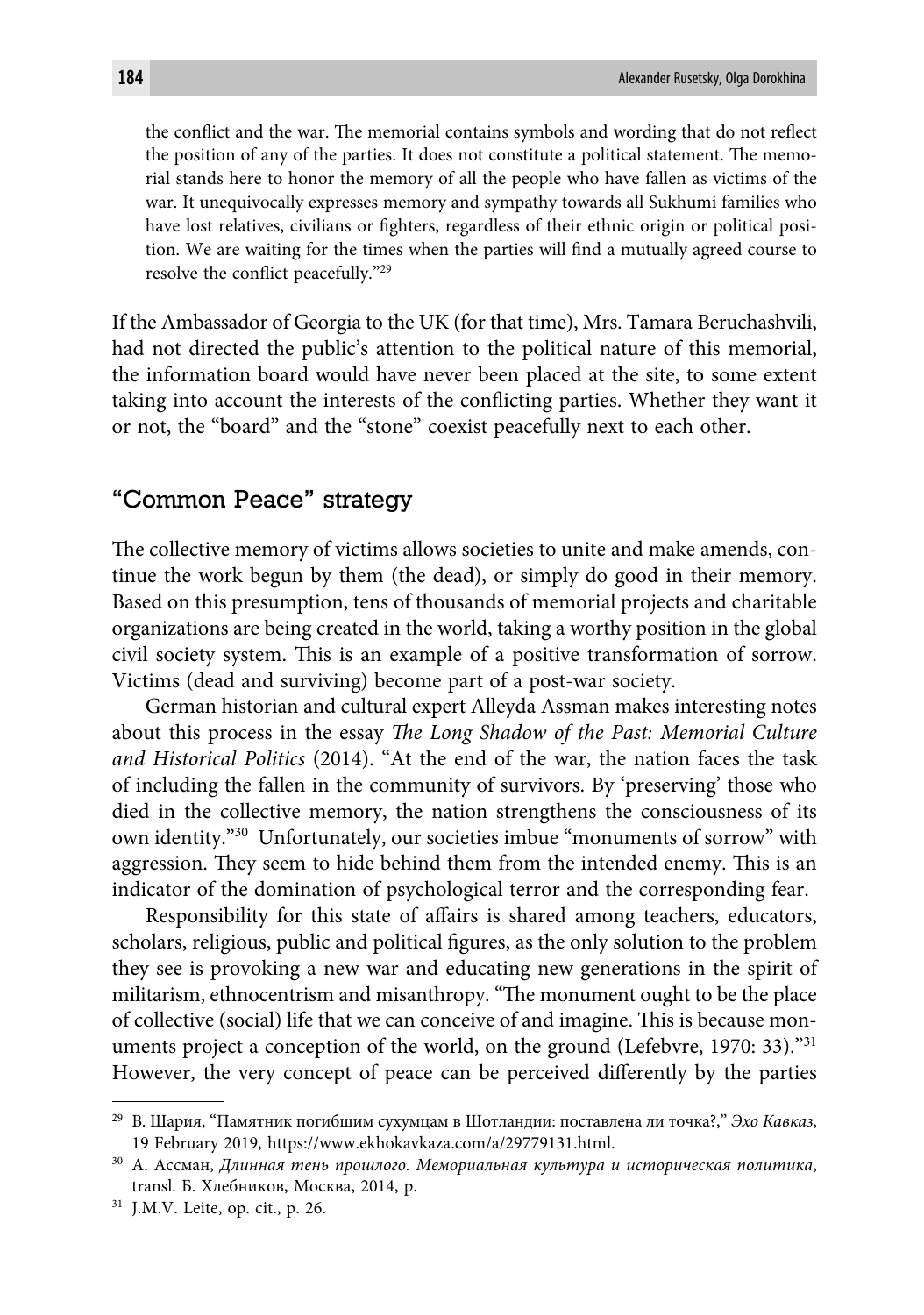to the conflict. Each has its own perception of strategic well-being and peace. And the difference in these perceptions may represent the essence of intergroup conflict itself

Monuments are an architectural reflection of real politics and, as a rule, express the opinion of the dominant ethno-nationalist majority in a given location. Those who dare to express a different opinion are intimidated by the majority with repressions and terror.

As the Georgian psychologist N. Sarjveladze points out in his article:

"S. Moscovici and S. Faucheux distinguish three modalities of social phenomena (Faucheux С., Moscovici S. 1971; Moscovici, 1976): 1) normalization, i.e. mutual compromise between members of the group (M. Sherif et al.); 2) conformism, i.e. the obedience of the individual to the social majority  $(S.$  Ash et al.); 3) innovation, i.e. the influence of the minority on the majority and thus the change in the social norms and rules previously fixed in the majority group."32

As we can see, out of the three modalities listed above, it is conformism which has so far dominated in Georgia – obedience to the majority opinion. It is not easy to change the opinion of the majority, if it has an obvious and destructive character, but it is possible. And for this, innovations<sup>33</sup> and/or normalization<sup>34</sup> are needed. In both cases, strengthening mutual empathy is helpful.

The realization of the fact that the other party suffered similar injuries creates a positive psychotherapeutic effect. It does not necessarily bring us joy to know that others feel bad. However, it gives us a hope that if they have also suffered, they can understand our experiences. This is a resource for restoring communication, and therefore for starting the process of conflict resolution.

In the process of long-term field observations and research conducted in the conflict areas of the Caucasus, we were able to note that the strongest and most constructive ties were developed between the mothers (parents in general) of the dead and / or missing military personnel. United by common sorrow, they not only created the basis for solving their individual or narrow group problems, but by setting a positive example, they strengthened the basis for peace initiatives in other related problematic dimensions.

The reason for the high level of culture of mutual understanding among the mothers of fallen soldiers is first and foremost social sanctity, which is part of the Caucasian traditional culture. They are more protected from possible repressions by the dominant majority and thus may deviate from group norms settled

<sup>32</sup> Н.И Сарджвеладзе, "Изучение некоторых процессов в группе методом фиксированной установки," *Вопросы психологии*, 1, 1987, p. 148, http://www.voppsy.ru/issues/1987/871/871148. htm#a9.

<sup>&</sup>lt;sup>33</sup> L.A. Coser, "Social Conflict and the Theory of Social Change," *The British Journal of Sociology*, 8, 1957, no. 3, pp. 197–207.

<sup>&</sup>lt;sup>34</sup> M. Sherif, "Experiments in Group Conflict," Scientific American, 195, 1956, pp. 54-59.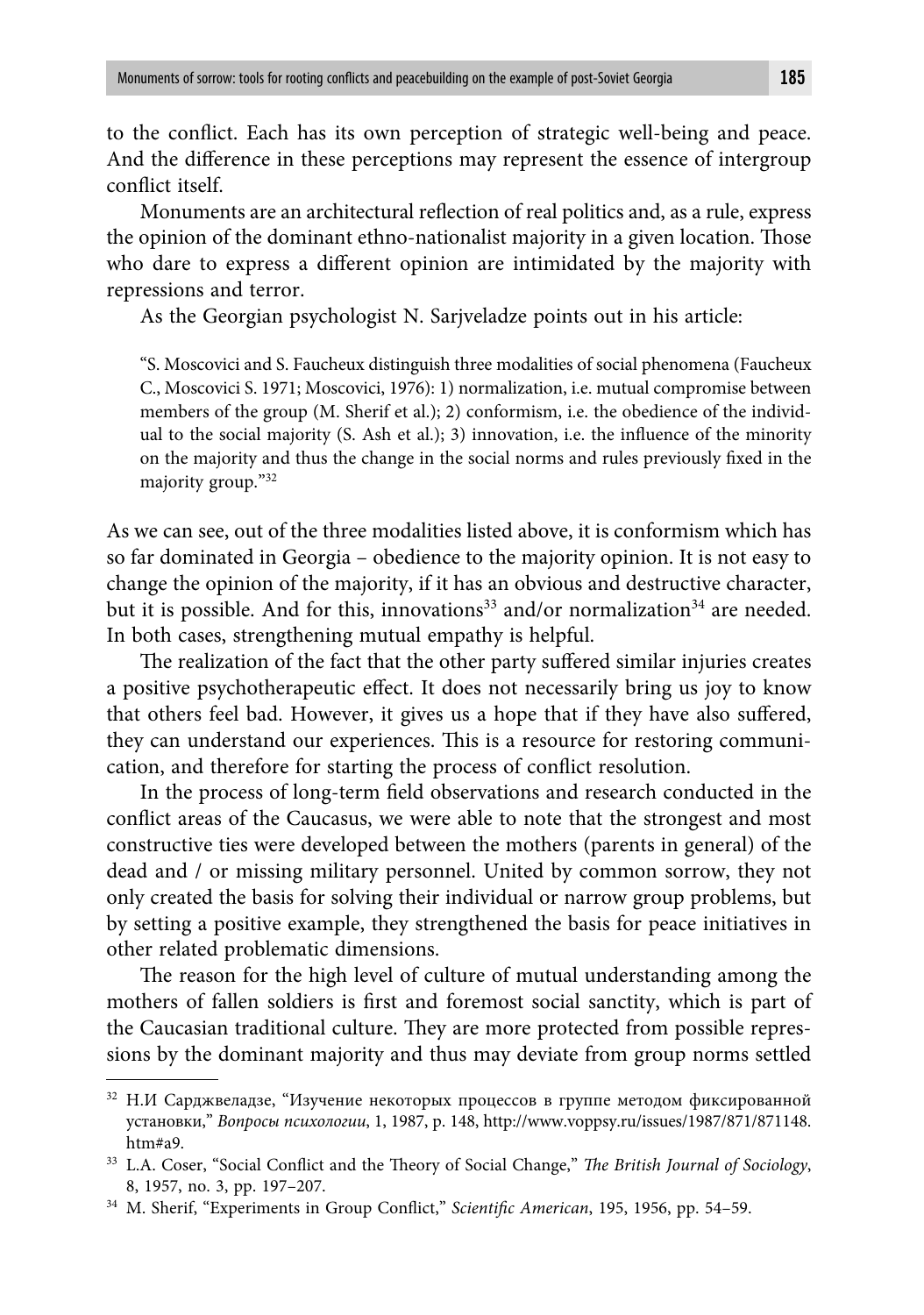by the majority. For example, one such rule where they show a low level of conformism is the pressure to cut off any contacts with the enemy.

Their experience can also be effectively used in innovative peacemaking policy. This optimism is supported by substantive actions. The initiative of Nineli Andriadze, leader of the Georgian movement "Molodini" ("Expectancy") which unites the parents of the missing, led to the creation of the Museum of Missing Persons (the only such facility in the world), providing information about the missing from all sides of the conflict.

The movement is currently discussing the idea of creating and installing a Monument of Common Sorrow. After all, many of the missing have not yet been found.

As the example of the "Molodini" movement shows, the creation and installation of such symbols does not necessarily have to be a two-sided initiative and can originate from only one side of the conflict. All similar undertakings are based on the manifestation of goodwill. They are aimed at strengthening trust between the parties of the conflict. This marks the beginning of the process of reestablishing broken ties between the opposing sides.

Such initiatives influence the social dynamics by relaxing norms established by the majority and dictated by the aggressive minority. Thereby, they open opportunities for expanding the peacemaking process with other humanitarian groups that are ready to violate the norms established by the radicals.

The above example is important because the parents of the missing are also victims and their social efforts also constitute psychological support for themselves. In addition, missing people are a liminal category between the living and the fallen. Their parents cling to the hope that they survived until the last day of their lives.

Another possible way of creating a joint memorial could be to erect a monument to those expelled from Abkhazia. In its history, the region has experienced several waves of mass expulsions of population. The first half of the  $19<sup>th</sup>$  century was marked by Mohajirism – the forced relocation of the indigenous Caucasian population, mainly to the Ottoman Empire.

Over the years, Mohajirism has also affected parts of the population of Abkhazia, as a result of which hundreds of thousands of people, mainly ethnic Abkhazians, were forcibly resettled to Turkey. After the 1992-1993 war, more than 300,000 people were forced to leave Abkhazia.

### Monuments as part of the architecture and infrastructure for peace

Monuments and memorials are part of architecture in the literal sense of the word. In in the early 1990s, terms such as "architecture for peacebuilding" and "infrastructure for peace" first appeared in peace studies.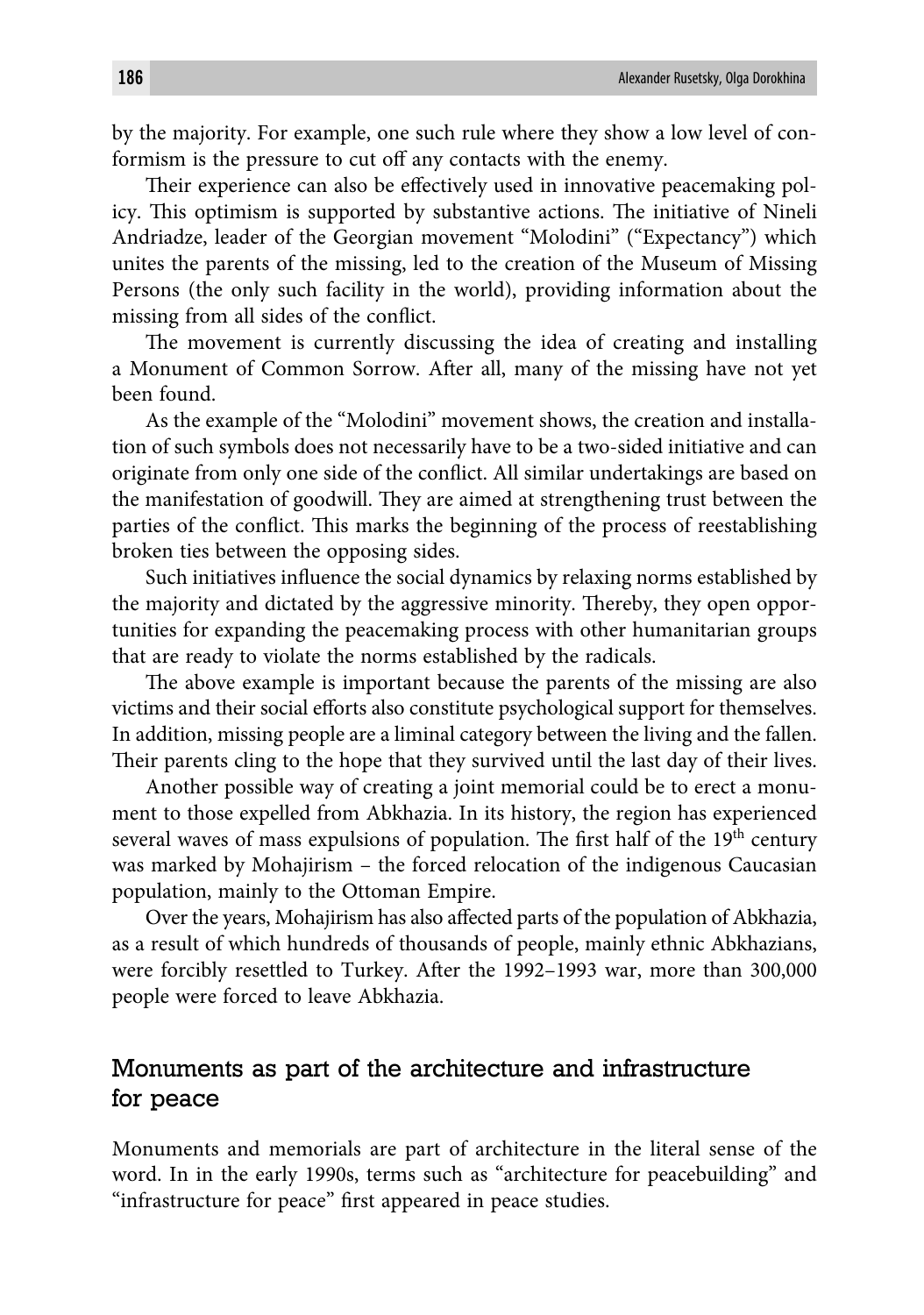Rachel and Langer define the concept of "architecture for peace" as "the overall design of the peace building process." $35$  The architecture of peacebuilding is enshrined in UN resolutions, and in practice finds expression in the cooperation of the institutional structures of the Peacebuilding Commission, the Peacebuilding Fund and the Peacebuilding Support Office.<sup>36</sup>

The concept of infrastructure for peace was formulated by Paul Lederach, who argued that "[b]uilding peace in today's conflicts calls for long-term commitment to establishing an infrastructure across the levels of society, an infrastructure that empowers the resources of reconciliation from within that society and maximizes the contribution from outside."37

Ulrike Hopp-Nishanka, analyzing the emergence of the concept of infrastructure for peace (I4P), draws attention to the fact that "architecture of peacebuilding" is connected with the "strategic assessment and development of solutions for violent conflicts in accordance with architectural principles" and points out how I4P builds lines of communication between various actors involved in peacebuilding. Infrastructure for peace can be created at any stage of peace building, both at the stages of conflict prevention and in the post-conflict period. Hopp-Nishanka considers objects "like memorials and peace museums" as "components of peace infrastructures if they contribute towards creating a common future."38

#### Conclusion

Monuments of sorrow are carriers and distributors of specific information that may be used to retain the cohesion of each of the parties to the conflict. The level of aggression or the level of cooperation between the conflicting parties depends on how and where these monuments are installed, what the main motive for their installation is and who their informational and psychological impact is directed at.

At the same time, monuments can symbolize reconciliation and overall coexistence of conflicting parties. It can be assumed that the stimulation of the process of strengthening the infrastructure for peace, including monuments of sorrow, oriented at achieving common peace and the coexistence of the parties to the conflict, will help to build trust and mutual understanding.

Studies of the "monuments of sorrow" installed in memory of the victims of conflicts in Georgia (including the territories of Abkhazia and the so-called South

<sup>35</sup> L. Reychler, A. Langer, "Researching Peace Building Architecture," *Cahiers internationale betrekkingen en vredesonderzoek*, 75, 2006, p. 16.

<sup>36</sup> See: UN Security Council Resolution 2282 (2016) / adopted by the Security Council at its 7680th meeting, on 27 April 2016, S/RES/2282 (2016), https://digitallibrary.un.org/record/827390?ln=en.

<sup>37</sup> J.P. Lederach, *Building Peace: Sustainable Reconciliation in Divided Societies*, Washington, D.C., 1997, p. xvi.

<sup>&</sup>lt;sup>38</sup> U. Hopp-Nishanka, "Giving Peace an Address? Reflections on the Potential and Challenges of Creating Peace Infrastructures," *Berghof Handbook Dialogue Series*, 2013, no. 10, p. 3.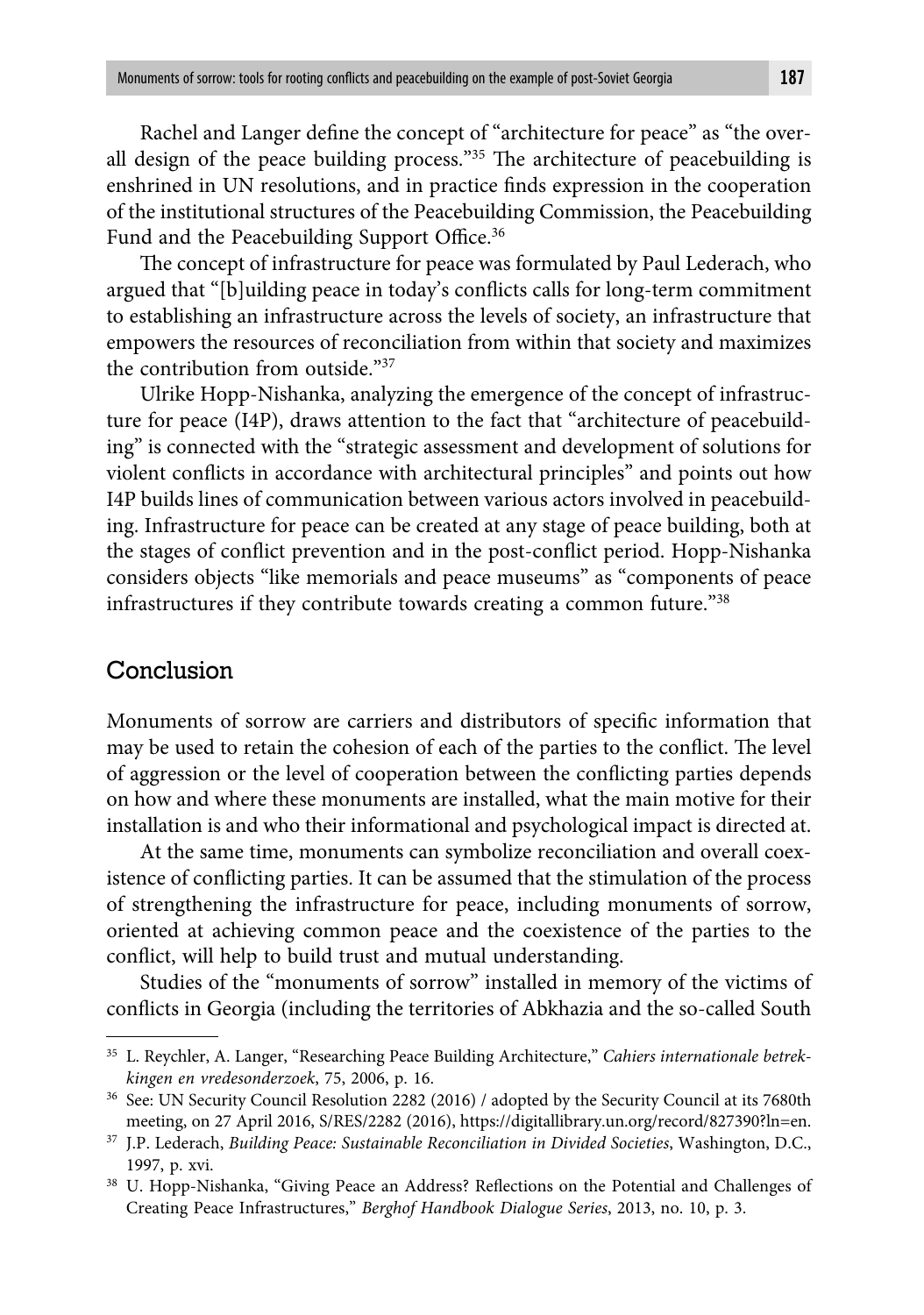Ossetia / Tskhinval/i region) conducted as part of this research have showed that at this point of time, "monuments of sorrow" have an intragroup meaning expressing the interests of ethnocentric ideological groups.

There is not a single monument of intergroup or supragroup significance (in regards to the historical period under consideration – 1989–2008) which would express the general intergroup grief of any side regarding the victims of armed conflicts in these territories. Importantly, neither are there any monuments of this type erected to commemorate earlier wars. This concerns, for example, the period of the Second World War, as some Georgians fought on the side of Germany.

A potential way out of this situation may be an alternative process – the process of perpetuating the vision of a common injury/trauma. We need new monuments and new symbols that constrain aggression. Such an approach will show that society has acknowledged the mistakes made and expresses its readiness to work to avoid them in the future. When the parties to the conflict have an understanding of each other, they consider the victims in the context of general trauma, general grief and the general losses that they suffered. In this case, the motivation for installing "monuments to sorrow" changes. Unlike with the previous approaches, they take on a different, peacemaking – intergroup value.

The conscious transition from the political symbolism of "monuments to sorrow" (intragroup solidarity) to "monuments of general sorrow" (intergroup and supragroup solidarity) is a strategic resource for peacemaking. However, supporters of this approach are still in a clear minority.

#### **Abstract**

Using recent history of Georgia, we show the specifics and motives of installing monuments of sorrow in order to ingrain the cultural phenomenon of memory of the victims of war in the collective memory of the parties to the conflict. The article identifies four strategies behind erecting monuments: confrontation-competition; orientation towards complete destruction of the enemy; attempts to find a compromise; orientation towards common peace.

Monuments installed in the territory of Georgia (including the territory of the armed conflict zones) during the military conflicts of 1989–2008 are considered as separate cases. Monuments are discussed as a social phenomenon reflecting the behavior of society in the post-war period.

Along with monuments of sorrow oriented towards revenge, the work discusses the prospect of creating monuments oriented towards general empathy of the parties to the conflict in order to create conditions for common peace and collective security.

#### Bibliography

Alderman D.H., Dwyer O.J., "Memorials and Monuments," in: *International Encyclopedia of Human Geography*, , ed. R. Kitchin, N. Thrift, vol. 7, 2009, pp. 51-58.

Bellentani F., Panico M., "The meanings of monuments and memorials: toward a semiotic approach," *Punctum*, 2, 2016, no. 1, pp. 28–46.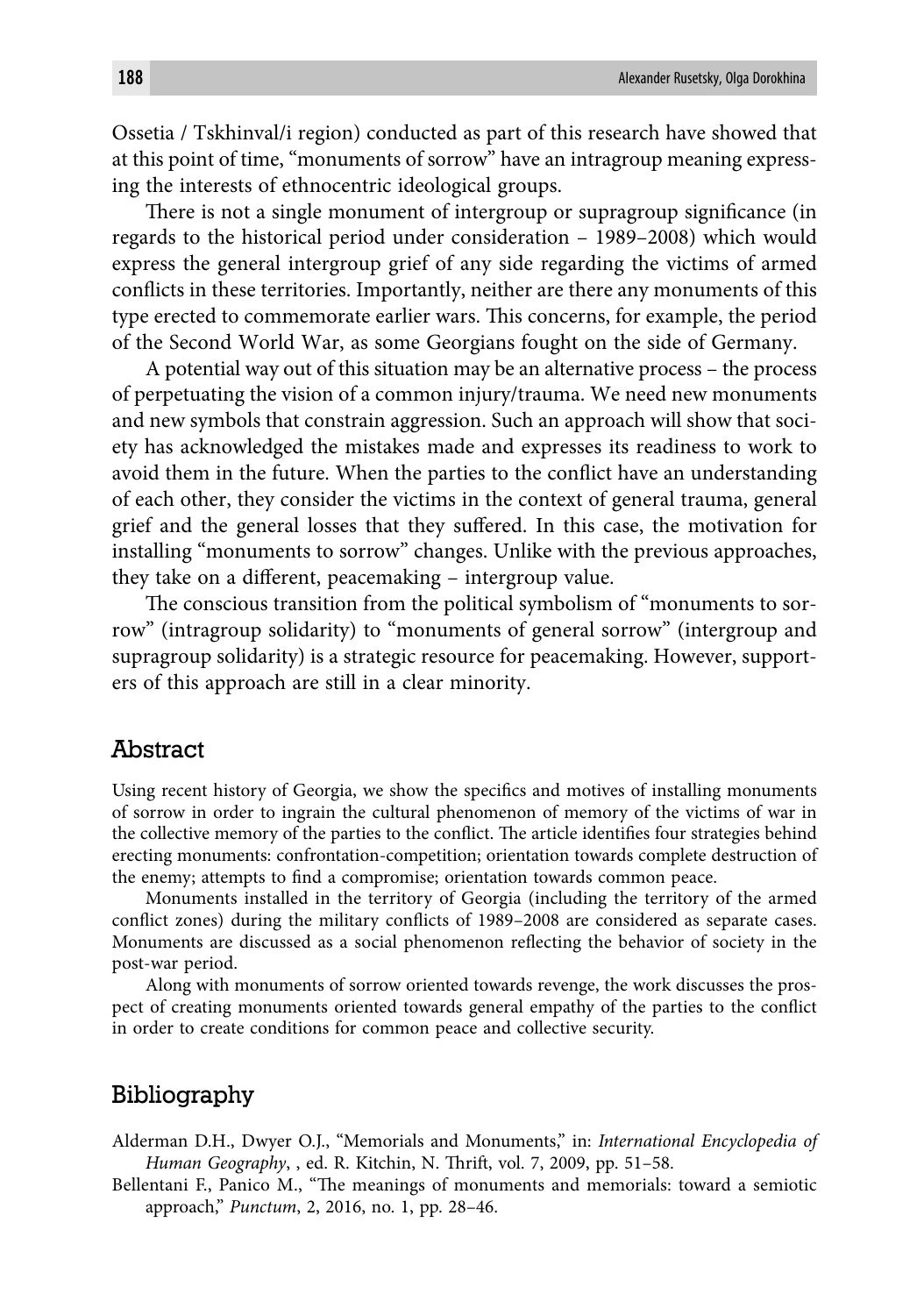- Coser L.A., "Social Conflict and the Theory of Social Change," *The British Journal of Sociology*, 8, 1957, no. 3, pp. 197–207.
- Hay I., Hughes A., Tutton M., "Monuments, Memory and Marginalisation in Adelaide's Prince Henry Gardens," *Geografiska Annaler. Series B, Human Geography*, 86, 2004, no. 3, pp. 201–216.
- Hopp-Nishanka U., "Giving Peace an Address? Reflections on the Potential and Challenges of Creating Peace Infrastructures," *Berghof Handbook Dialogue Series*, 2013, no. 10.
- Kulišić M., Tuđman M., "Monument as a Form of Collective Memory and Public Knowledge," *INFuture2009: "Digital Resources and Knowledge Sharing"*, 2009, pp. 125–133.
- Lederach J.P., *Building Peace: Sustainable Reconciliation in Divided Societies*, Washington, D.C., 1997.
- Leite J.M.V., "Cultural heritage and monument, a place in memory," *City & Time* 4, 2009, no. 2, pp. 23–33.
- Reychler L. and Langer A. (2006), "Researching Peace Building Architecture," *Cahiers internationale betrekkingen en vredesonderzoek*, 75, 2006, pp. 4–76.
- Shein A., *Monuments As A National Practice: The Dilemmas Of Liberal Nationalism* (Doctoral dissertation), 2007.
- Sherif M., "Experiments in Group Conflict," *Scientific American*, 195, 1956, pp. 54–59.
- Volkan, V., "What Some Monuments Tell Us About Mourning and Forgiveness," in: *Taking Wrongs Seriously. Apologies and Reconciliation*, ed. E. Barkan, A. Karn, Stanford, 2006, pp. 115–131.
- Wolfelt, A.D., "The Journey Through Grief: The Six Needs of Mourning," *Center for Loss & Life Transition,* 14 December 2016, https://www.centerforloss.com/2016/12/journey-griefsix-needs-mourning/.
- Wawrzyński P., "The Government's Remembrance Policy: Five Theoretical Hypotheses," *Polish Political Science Yearbook*, 46, 2017, no. 1, pp. 294–312.
- UN Security Council Resolution 2282 (2016) / adopted by the Security Council at its 7680th meeting, on 27 April 2016, S/RES/2282 (2016), https://digitallibrary.un.org/ record/827390?ln=en.
- Zelizer B., "Reading the Past Against the Grain: The Shape of Memory Studies," *Critical Studies of Mass Communication*, 12, 1995, pp. 213–239.
- Ассман A., *Длинная тень прошлого. Мемориальная культура и историческая политика*, transl. Б. Хлебников, Москва, 2014.
- "В память о защитниках в Южной Осетии возведут мемориальный комплекс," *Sputnik*, 11 January 2017, https://sputnik-ossetia.ru/South\_Ossetia/20170111/3556954.html
- Малинова О.Ю., "Политика памяти как область символической политики," in: *Методологические вопросы изучения политики памяти, Сборник научных трудов*, ed. А.И. Ми ллера, Д.В. Ефременко, Москва– Санкт-Петербург, 2018, pp. 27–53.
- Сарджвеладзе Н.И, "Изучение некоторых процессов в группе методом фиксированной установки," *Вопросы психологии*, 1, 1987, pp. 148–153, http://www.voppsy.ru/ issues/1987/871/871148.htm#a9.
- Семячко А., "Политика памяти: как и зачем государства формируют свою историю," *Теории и практики*, https://special.theoryandpractice.ru/politics-of-memory.
- Шария В., "Памятник погибшим сухумцам в Шотландии: поставлена ли точка?," *Эхо Кавказ*, 19 February 2019, https://www.ekhokavkaza.com/a/29779131.html.
- Шейнов В.П., *Управление конфликтами*, n.p, 2019, https://www.labirint.ru/books/704920/.